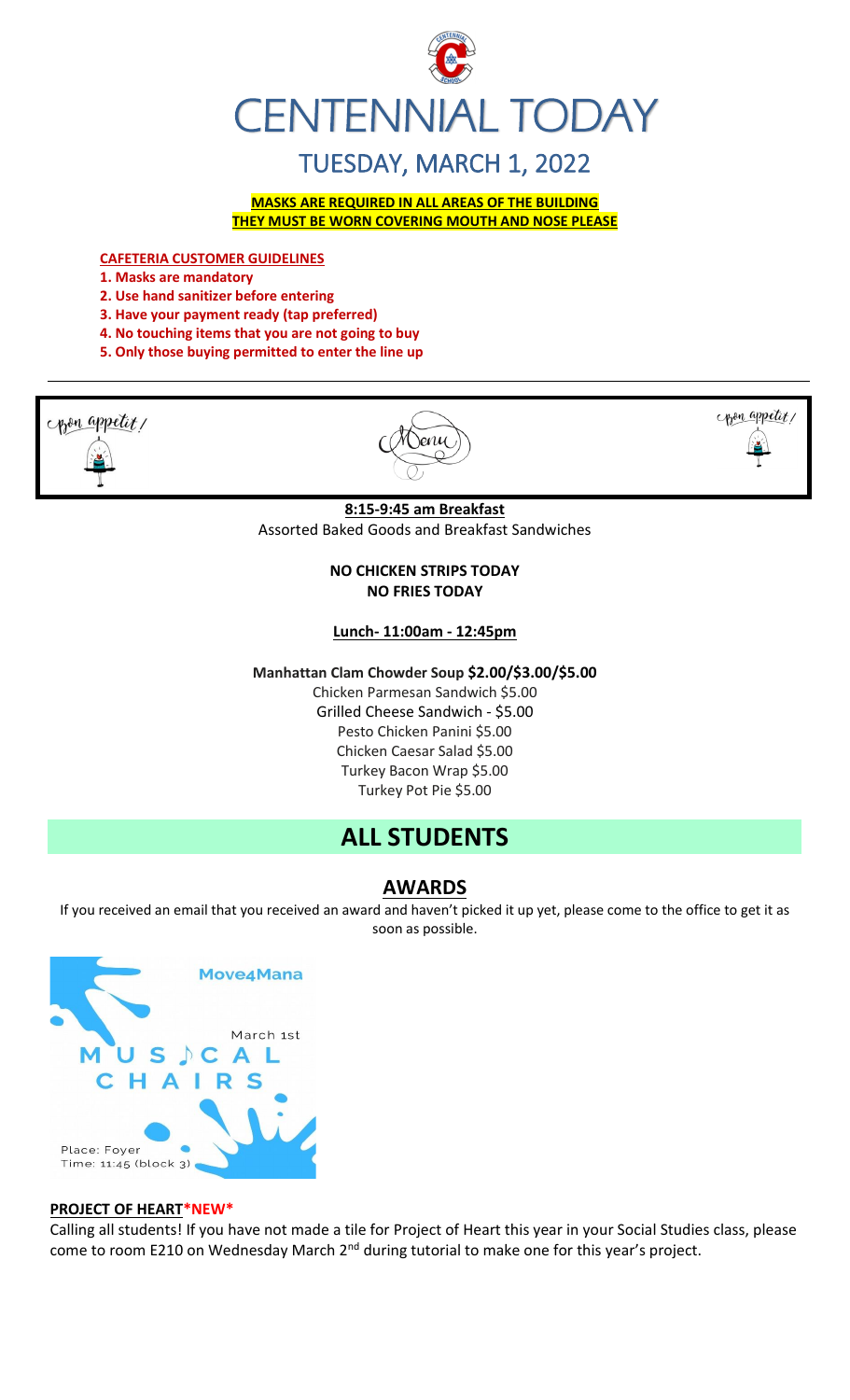## **GOLDEN SPIKE DAYS T-SHIRT CONTEST**

Open to all SD43 students - a chance to win \$200. Design a T-Shirt for Golden Spike Days 2022.Submission Deadline: May 20th, 2022. Go to the career centre/contests for more info or check their website at [www.goldenspike.ca](http://www.goldenspike.ca/)

**GET YOUR TICKETS FOR THE CENT MUSICAL!** The theatre is at 50% capacity and all attendees must wear masks. *High School: The Play (With Music)* was written and directed by Leah Hanas and Yvette Dunham, with choreography by Leila Jung, Sofia Mazzuca and Amber Hipditch. Be prepared to laugh, dance, and sing in your seats, as the students present thirteen musical numbers, woven into an original script. Running time is 2 hours plus a 15-minute intermission. <https://centmusical.brownpapertickets.com/>



## **MOVE4MANA TRICK SHOT CHALLENGE**

Hey Centaurs! Ready to show off your talent and win some prizes? Send a video of your best trick shot to @centm4m on Instagram for a chance to win one of our exclusive prizes a waterproof Bluetooth speaker! Details and rules will be posted so make sure to follow us on Instagram. Let's see what you've got!



## **ATTENTION STUDENTS CURRENTLY IN GRADE 9, 10 AND 11:**

Applications are now open for next year's **Jr. and Sr. Environmental Studies Academies**. You can find them:

- 1) On the Centennial Website
- 2) On our Instagram @cent.es
- 3) Using the QR code below



Applications close **March 11th at 3:00pm**

## **COURSE PLANNING 2022-2023**

#### **ATTENTION ALL STUDENTS RETURNING TO CENTENNIAL NEXT YEAR**

Course Planning information is **NOW available** on the Centennial Website

You now have access to the Course Planning Booklet for 22-23, with course descriptions

In addition, an online. fillable course selection sheet is available here:<https://mycentennial.sd43.bc.ca/courseplanning/>

Counsellors **STRONGLY** encourage all students to read through the course descriptions to make sure you are choosing wisely.

Should you have any unanswered questions please contact your counsellor for further information

We will be providing a **Virtual Question & Answer Teams Meeting** for Students and Parents on **Feb. 2nd from 6:30-7:30 P.M.** Link to be provided on Centennial website.

Once you have completed your course selection sheet you are welcome to meet with your counsellor in person or virtually.

Stay tuned for more information about Counsellor Sign Up Appointments!

**MYED PORTAL WILL OPEN ON FEB. 7TH AND CLOSE ON MARCH 1ST SO MAKE SURE YOU HAVE INPUT CORSES BY THE DEADLINE**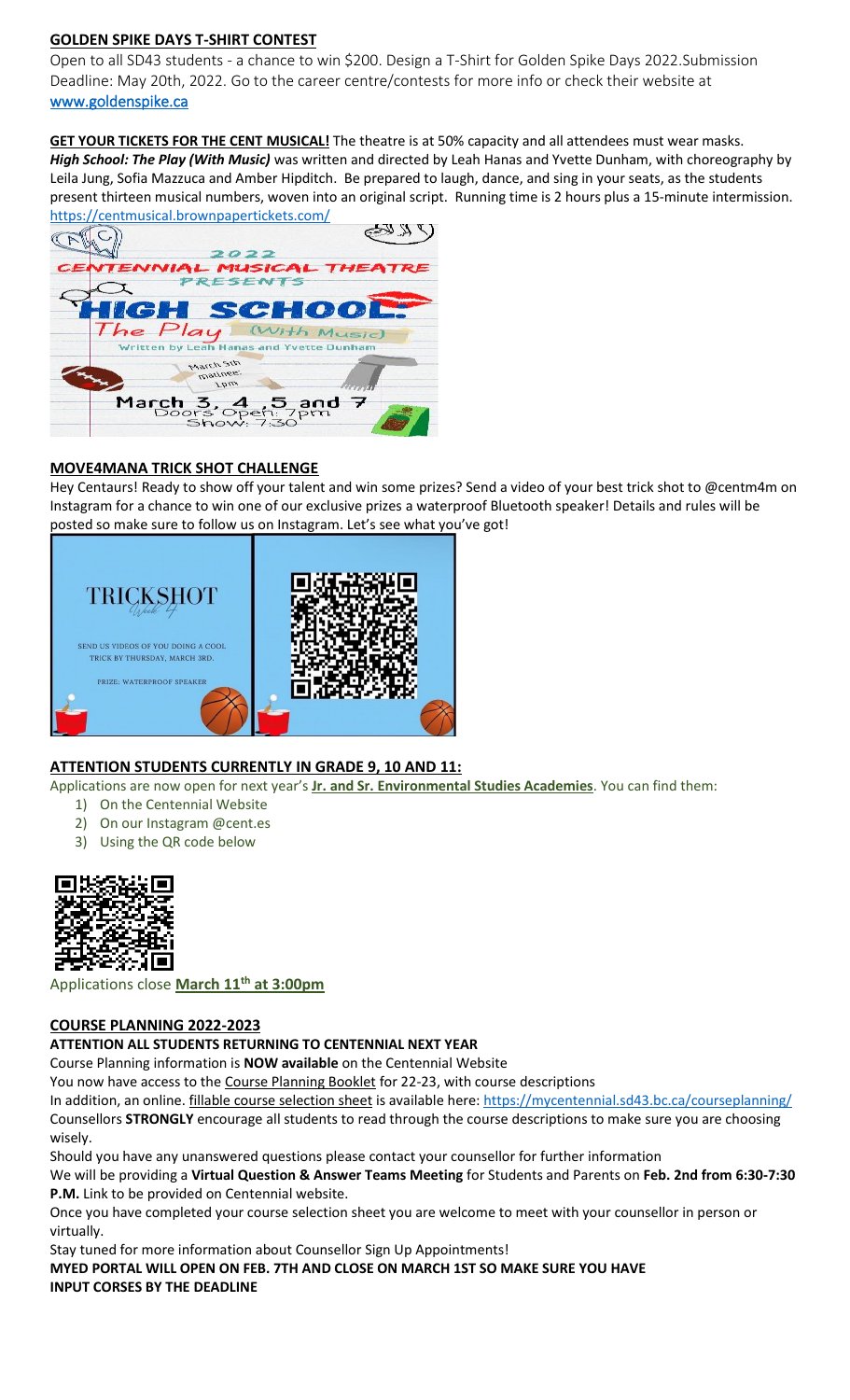# **GRADE 12'S**

# **CAREER CENTRE Visit the online Centennial Career Centre Page [HERE](https://www.sd43.bc.ca/school/centennial/ProgramsServices/CareerCentre/experiences/Pages/default.aspx#/=)**



## **@cent43careercentre**

## **UBC IS OFFERING A** FREE ONLINE **COURSE FOR RACIALIZED PROSPECTIVE UNIVERSITY STUDENTS**

**Title:** Your Guide to Getting into a **Canadian University (not just UBC)** (15-17 year old) **Start date:** March 14, 2022 for approx. 3 weeks **REGISTRATION** Students should register at this

webpage: **<https://extendedlearning.ubc.ca/sections/your-guide-getting-canadian-university/so100w22q>** before March 7, 2022.



# **ATTENTION 2022 GRADS** –

If you are a graduating student who is a *Canadian Citizen, Permanent Resident or Protected Person* you and your parents will be receiving an email with the **Local Scholarship Package and the District Authority Applications**.

Please note: Applicants will have an opportunity to ask Mrs. Healey Wright questions at next week's Grad Assembly.

All documents will also be posted on the career centre! We encourage all students to review the awards and submit an application.

External Scholarships and awards continue to be released. March – May are the months with the most available awards! Check the Cent Today and the Career Centre Page regularly.

## **UBC – DESIGN, CREATE, INNOVATE Info session**

March 1, 2022 - *[Design, Create, innovate](https://usend.ubc.ca/sendy/l/rIVID892cGlXFhKkqDAP4pPw/CoLQGWp5F1aXR61frGQTLg/2NVMXaF6kwoqb0Zu2zyabA)* 5-6 PM

Interested in a future career where you'll get to design, create, and innovate? Want a career that can make an impacting change in our world? We invite students to learn about how a degree in engineering can lead to unlimited career opportunities that will allow you to design, create, and innovate.

## **YCSP SCHOLARSHIP PROGRAM - Grade 11 or below BC Wildlife Foundation**

To apply for the YCSP, youth must…

- Be between grade 7 and grade 12 in the **2022-2023** school year.
- Be either
	- $\circ$  (A) sponsored by a BCWF member. If they are unsure how to go about this, please contact [youth@bcwf.bc.ca](mailto:youth@bcwf.bc.ca)
	- $\circ$  (B) become a BCWF member. Not a member? [Become one today,](https://bcwf.bc.ca/membership/) membership starts at just \$56.00!

Once students have secured a sponsor or membership, all they need to do is fill out a[n application online.](https://bcwf.bc.ca/young-conservationist-scholarship-program/) **Application to the YCSP is FREE**! **DEADLINE March 18.**

## **BC SCHOOL SPORTS SCHOLARSHIPS ARE OPEN**

<https://www.bcschoolsports.ca/member-services/scholarships> Application & **Scholarship**  package available at the link. DEADLINE May 2/22.

## **UBC ENGINEERING SCIENCE INFO SESSION**

How do I learn more? We're inviting students, parents, and teachers to Join us via **Zoom on Tuesday, March 8th, 2022, 4:00**  6:00 pm, to learn about Engineering Physics. Registration link: <https://forms.gle/phEhw2USGAUhGMDN7> for the event.

## **GIRL GUIDES OF CANADA SCHOLARSHIPS**

A variety of awards available. APPLICATION WINDOW IS SHORT - Deadline to apply March 20th Applications for the 2022 National Scholarships will be open from February 15 to March 20

[https://www.girlguides.ca/web/GGC/Programs/Scholarships/GGC/Programs/Opportunities/Scholarships.aspx?hkey=200](https://www.girlguides.ca/web/GGC/Programs/Scholarships/GGC/Programs/Opportunities/Scholarships.aspx?hkey=2006fffd-4b2e-​46dc-ab71-8105a6d17cef) [6fffd-4b2e-46dc-ab71-8105a6d17cef](https://www.girlguides.ca/web/GGC/Programs/Scholarships/GGC/Programs/Opportunities/Scholarships.aspx?hkey=2006fffd-4b2e-​46dc-ab71-8105a6d17cef)

## **APPLIED TO POST-SECONDARY?**

Students are reminded to check their **student portals** and email accounts regularly for updates and 'to-do' lists.

## **EAGLE RIDGE AUXILIARY STUDENT BURSARY 2 X \$2,500**

Applicants must be a Tri-Cities (Coquitlam, Port Coquitlam, or Port Moody) resident for a period of not less than two years and be planning a post-secondary education in the field of healthcare. Deadline March 31, 2022. <https://www.sd43.bc.ca/school/centennial/ProgramsServices/CareerCentre/financeawards/Pages/default.aspx#/=>